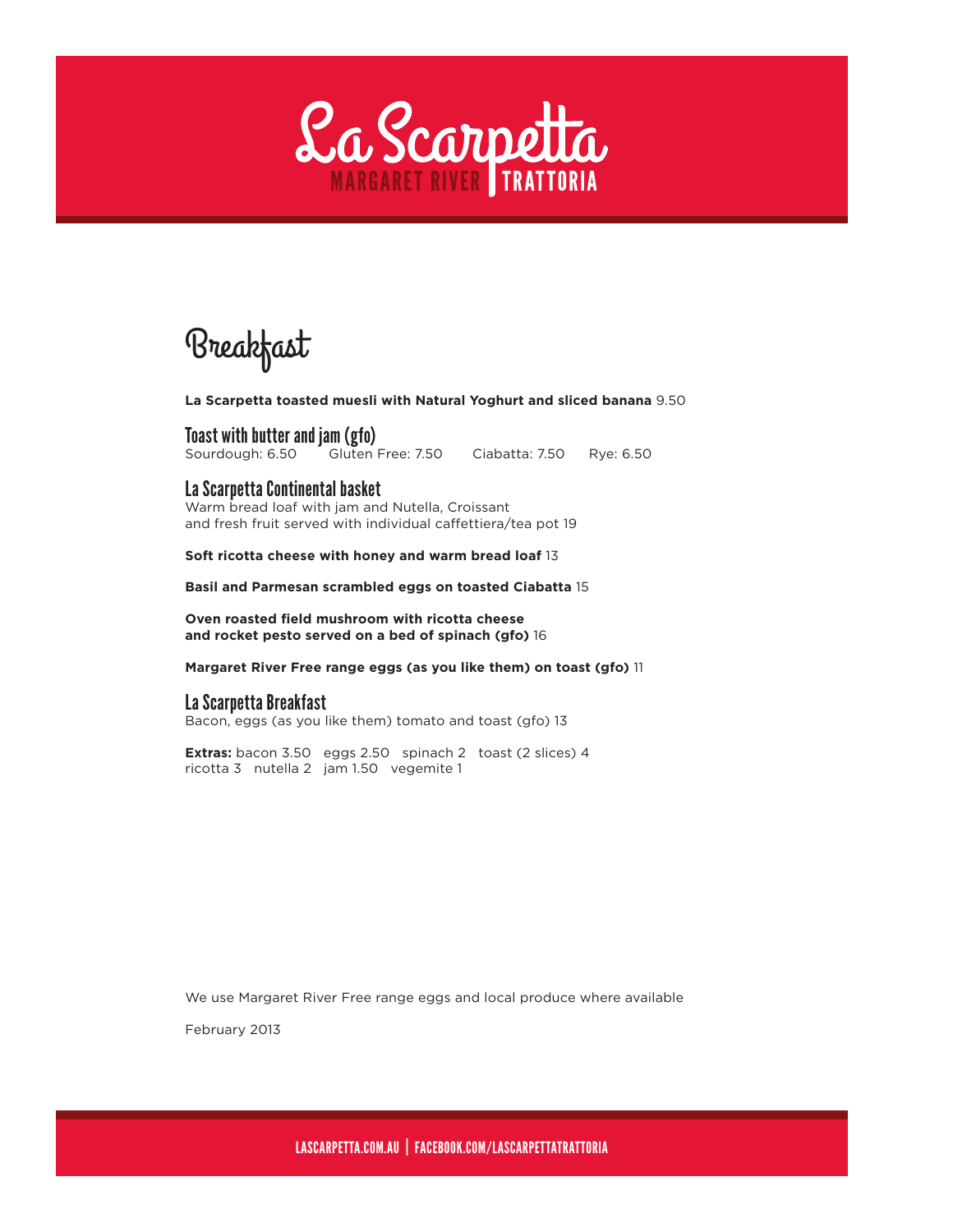## La Scarpetta TRATTORIA

## *<u></u>Gntipasti*

Bruschetta, Crema di Ricotta, Pomodoro Fresco e Basilico 12 Bruschetta with creamed Ricotta, fresh tomato and Basil

Arancini di Riso con Salsa Pomodoro 13 Deep fried breaded rice balls with a tangy tomato sauce

Antipasto Misto con Salumi, Formaggio e Olive 26 Mixed antipasto plate with cured meats, cheese and olives for two (gfo)

Fritto Misto con Calamari, Polpetti, Capesante e Gamberi 15 Mixed fritter plate with squid, baby octopus, scallops and prawns

Pane All'Aglio con Rosmarino e Olio 7 Garlic sourdough with rosemary and extra virgin olive oil

**Funghi Gratinati**<br>Roasted field mushroom with aromatic 11<br>breadcrumbs and Parmesan

Agliata Di Pesce 12 Crispy fish topped with a rich tomato, garlic, vinegar and chili reduction (gfo)

February 2013

## Primi

**Lasagne**<br>A rich beef Bolognese layered with creamy<br>béchamel sauce topped with parmesan<br>cheese

**Penne Amatriciana**<br>Short penne pasta in a pancetta and **18**<br>tomato sauce

Linguine al Cartoccio con Granchio 32 A spicy tomato sauce with crab meat and linguine pasta cooked in a paper bag

Orecchiette con Ricotta, Pomodorini, Baslico e Aglio 20 Orecchiette with ricotta cheese, cherry tomato, basil and garlic

Gnocchi di Patate del giorno 18 Potato gnocchi of the day **Ravioli del giorno 1988 - 22 Ravioli del giorno 1988 - 22 Ravioli del Solomo 22 R**<br>Ravioli of the day

Risotto del giorno (gfo) 26 Risotto of the day

## Secondi

Melanzane alla Parmigiana (gfo) 24 Layers of eggplant in a tomato sauce with parmesan and mozzarella cheese

Pesce del giorno al forno con Olive Fagiolini, Pomodoro a Fette (gfo) 35 Oven baked fish of the day with olives, green beans and sliced tomato in white wine

Poletto Amburghese 30 Roast stuffed whole chicken with rosemary and aromatic oil with crunchy roast potatos

Filetto al Pepe Verde (gfo) 38 Eye fillet cooked to order with pepper sauce and crunchy roast potatos

Ossobuco alla Cacciatora 32 Slow cooked beef in a red wine, olive and caper sauce served with grilled seasonal vegetables

## Sides

Patate al Forno (gfo) 7 Roast potatos with garlic, rosemary and olive oil

Insalata (gfo) 5 Mixed leaf salad with cherry tomatos

Verdure Grigliate (gfo) 8 Mixed seasonal grilled vegetables with olive oil

LASCARPETTA.COM.AU | FACEBOOK.COM/LASCARPETTATRATTORIA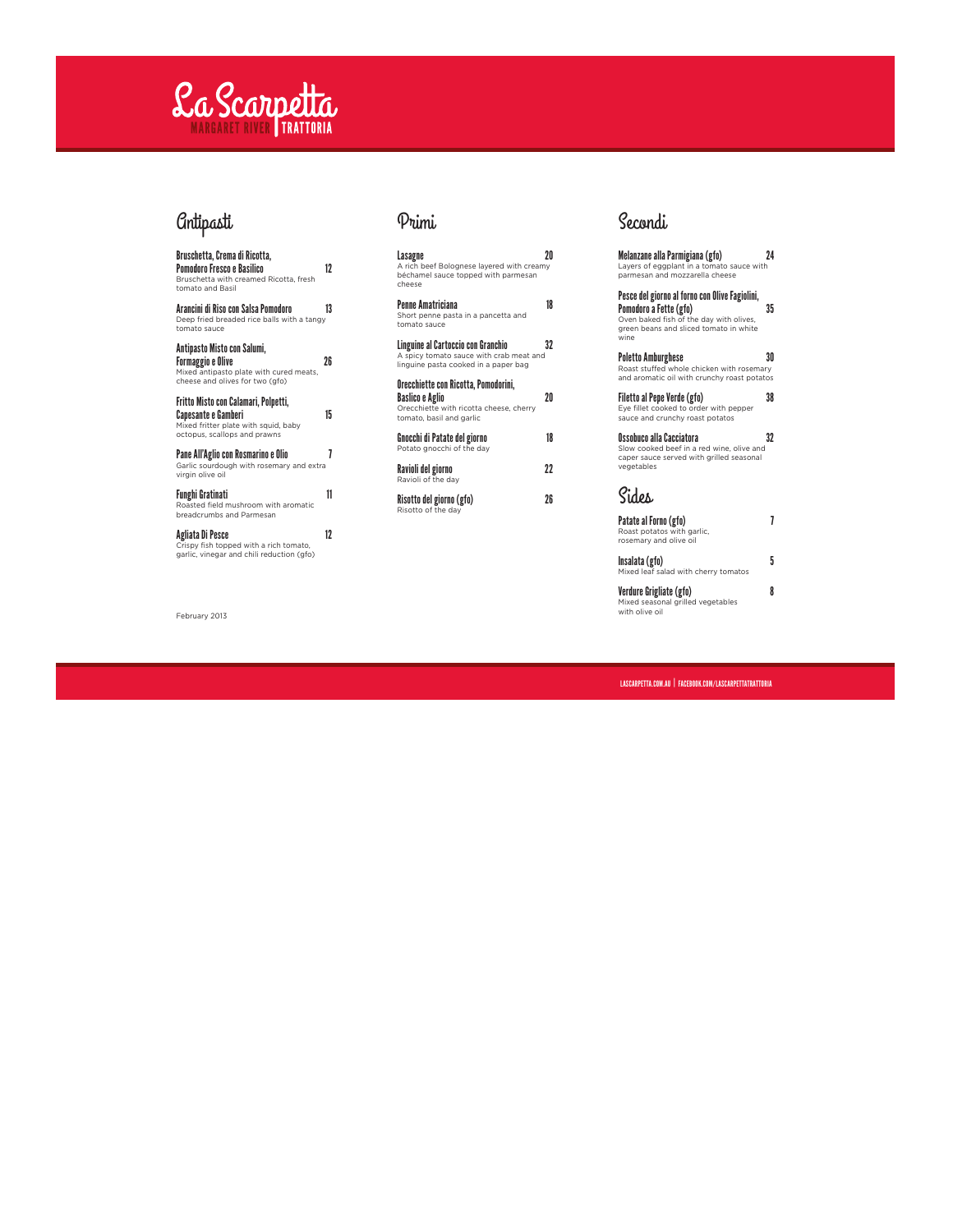

# Dolci

| <b>Tiramisu</b><br>Coffee and liquor flavoured dessert                                                           | 15 |
|------------------------------------------------------------------------------------------------------------------|----|
| Pannacotta (gfo)<br>Set cream dessert with forest fruit compote                                                  | 12 |
| Mousse al Cioccolato (gfo)<br>Light and fluffy dark chocolate mousse<br>with hazelnut and white chocolate flakes | 9  |
| Ricotta e Abbamele (gfo)<br>Soft Ricotta cheese<br>with a cooked honey syrup                                     | 10 |
| Cantucci e Vin Santo<br>Pistachio biscotti with a sweet sherry wine                                              | 13 |
| Gelato alla Vaniglia o al Cioccolato (gfo)<br>Vanilla or Chocolate gelato                                        | 9  |
| Affogato (gfo)<br>Scoop of vanilla gelato with a shot of<br>illy espresso  liquor available                      |    |

February 2013

LASCARPETTA.COM.AU | FACEBOOK.COM/LASCARPETTATRATTORIA